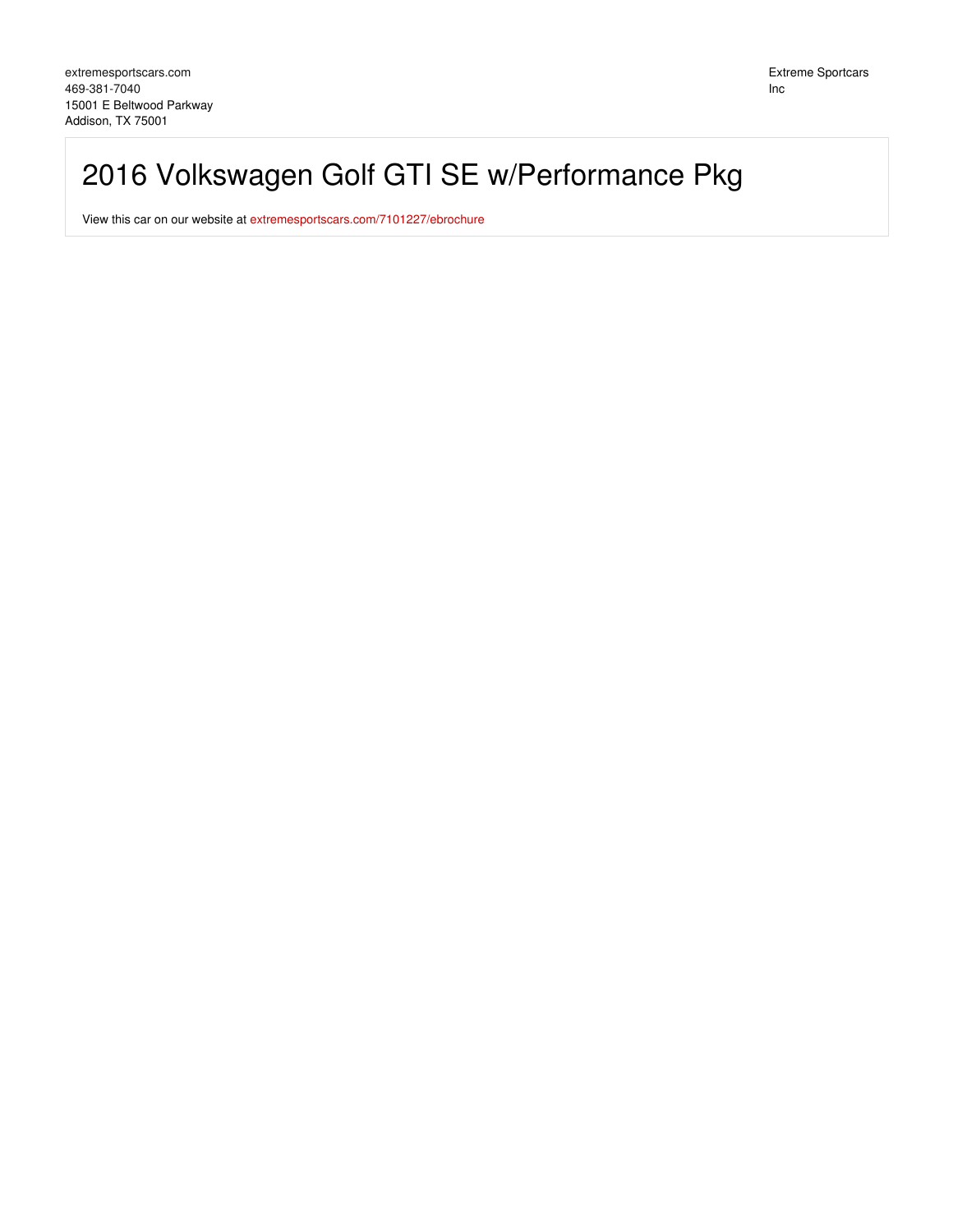



## Our Price **\$24,790**

Retail Value **\$25,990**

## **Specifications:**

| Year:             | 2016                                               |
|-------------------|----------------------------------------------------|
| VIN:              | 3VW447AU5GM033628                                  |
| Make:             | Volkswagen                                         |
| Model/Trim:       | Golf GTI SE w/Performance Pkg                      |
| <b>Condition:</b> | Pre-Owned                                          |
| Body:             | Sedan                                              |
| <b>Exterior:</b>  |                                                    |
| Engine:           | Engine: 2.0L TSI I-4 DOHC 16-Valve<br>Turbocharged |
| Interior:         | - Leather                                          |
| Mileage:          | 75,840                                             |
| Drivetrain:       | <b>Front Wheel Drive</b>                           |
| Economy:          | City 25 / Highway 33                               |

2016 Volkswagen Golf GTI SE w/Performance Pkg

EXTERIOR: PURE WHITE INTERIOR: TITAN BLACK

[0Q0Q] Pure White

[TL] Titan Black, Leather Seating Surfaces

[P07] Lighting Package (Sel)

inc: LED Daytime Running Lights

Bi-Xenon Headlights

adaptive front-lighting system (AFS) \$995

[AWL] Security Wheel Locks (Set Of 4) \$80

[IKM] Gti Rubber Mats

inc: set of 4 Monster mats w/logo and heavy duty trunk liner w/CarGo Blocks \$235

[ARK] Roadside Assistance Kit

inc: booster cables

warning triangle

LED flashlight

WELL MAINTAINED

AND MUCH MORE!!!!!!!!!!!!!!!!!!!!!!!!!!!!!!!!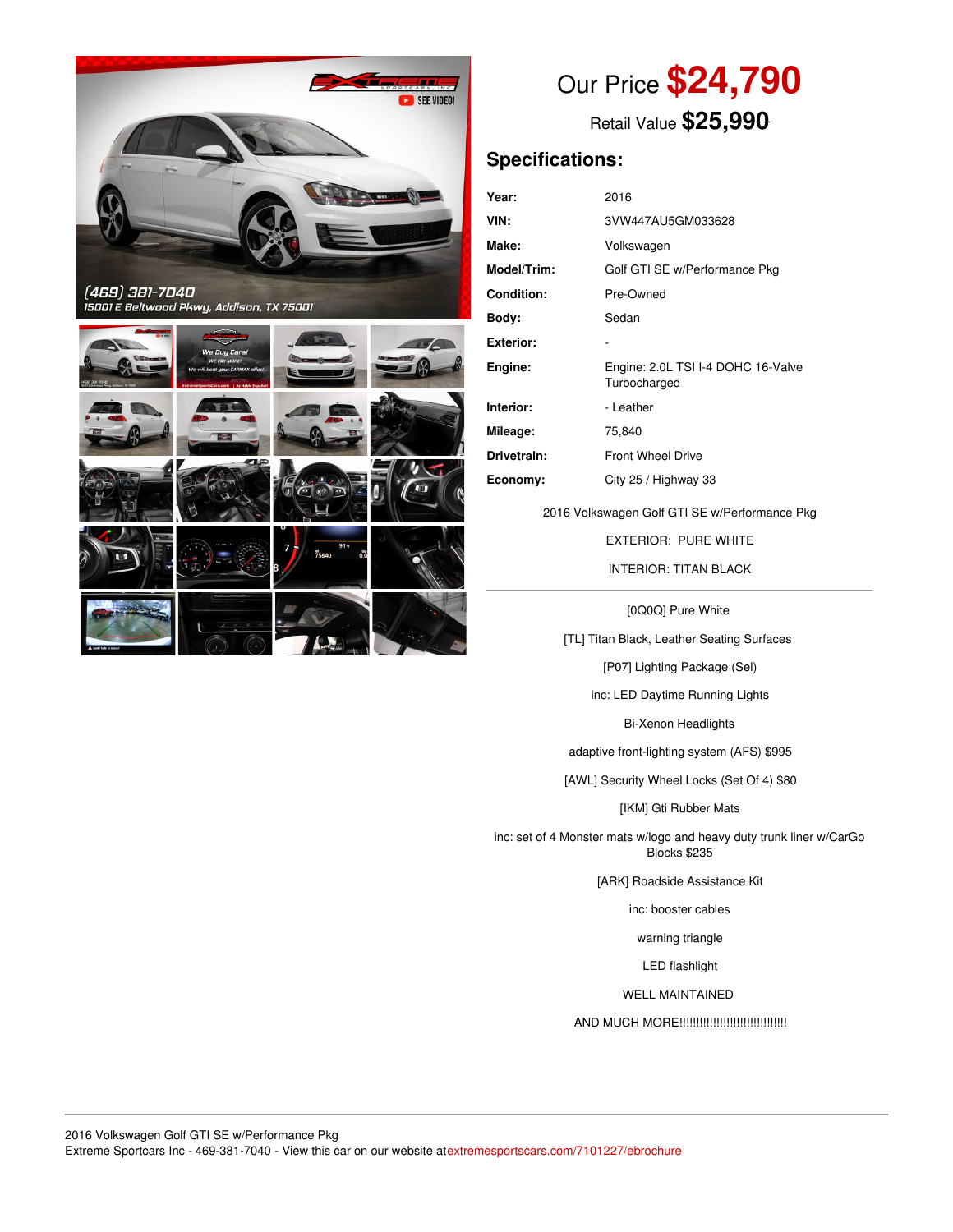



2016 Volkswagen Golf GTI SE w/Performance Pkg

Extreme Sportcars Inc - 469-381-7040 - View this car on our website at[extremesportscars.com/7101227/ebrochure](https://extremesportscars.com/vehicle/7101227/2016-volkswagen-golf-gti-se-w-performance-pkg-addison-tx-75001/7101227/ebrochure)

### **Installed Options**

### **Interior**

- 2 12V DC Power Outlets- 2 Seatback Storage Pockets
- 60-40 Folding Bench Front Facing Fold Forward Seatback Rear Seat Air Filtration
- Analog Appearance- Cargo Area Concealed Storage- Cargo Space Lights
- Carpet Floor Trim- Compass- Cruise Control w/Steering Wheel Controls
- Day-Night Rearview Mirror- Delayed Accessory Power
- Driver And Passenger Visor Vanity Mirrors w/Driver And Passenger Illumination
- Driver Foot Rest- Driver Seat- FOB Controls -inc: Cargo Access
- Fade-To-Off Interior Lighting- Front And Rear Map Lights
- Front Center Armrest and Rear Center Armrest w/Pass-Thru w/Storage- Front Cupholder
- Full Carpet Floor Covering -inc: Carpet Front And Rear Floor Mats Full Cloth Headliner
- Full Floor Console w/Covered Storage, Mini Overhead Console w/Storage and 2 12V DC Power Outlets
- Gauges -inc: Speedometer, Odometer, Engine Coolant Temp, Tachometer, Trip Odometer and Trip Computer
- HVAC -inc: Underseat Ducts and Console Ducts
- Heated Top Sport Front Seats -inc: manually adjustable front seats w/power recline and adjustable lumbar support
- Illuminated Locking Glove Box- Immobilizer III Engine Immobilizer
- Instrument Panel Covered Bin, Refrigerated/Cooled Box Located In The Glovebox, Driver / Passenger And Rear Door Bins
- Interior Trim -inc: Piano Black Instrument Panel Insert, Piano Black Door Panel Insert and<br>Chrome Muminum Interior Accorts num Interior Acc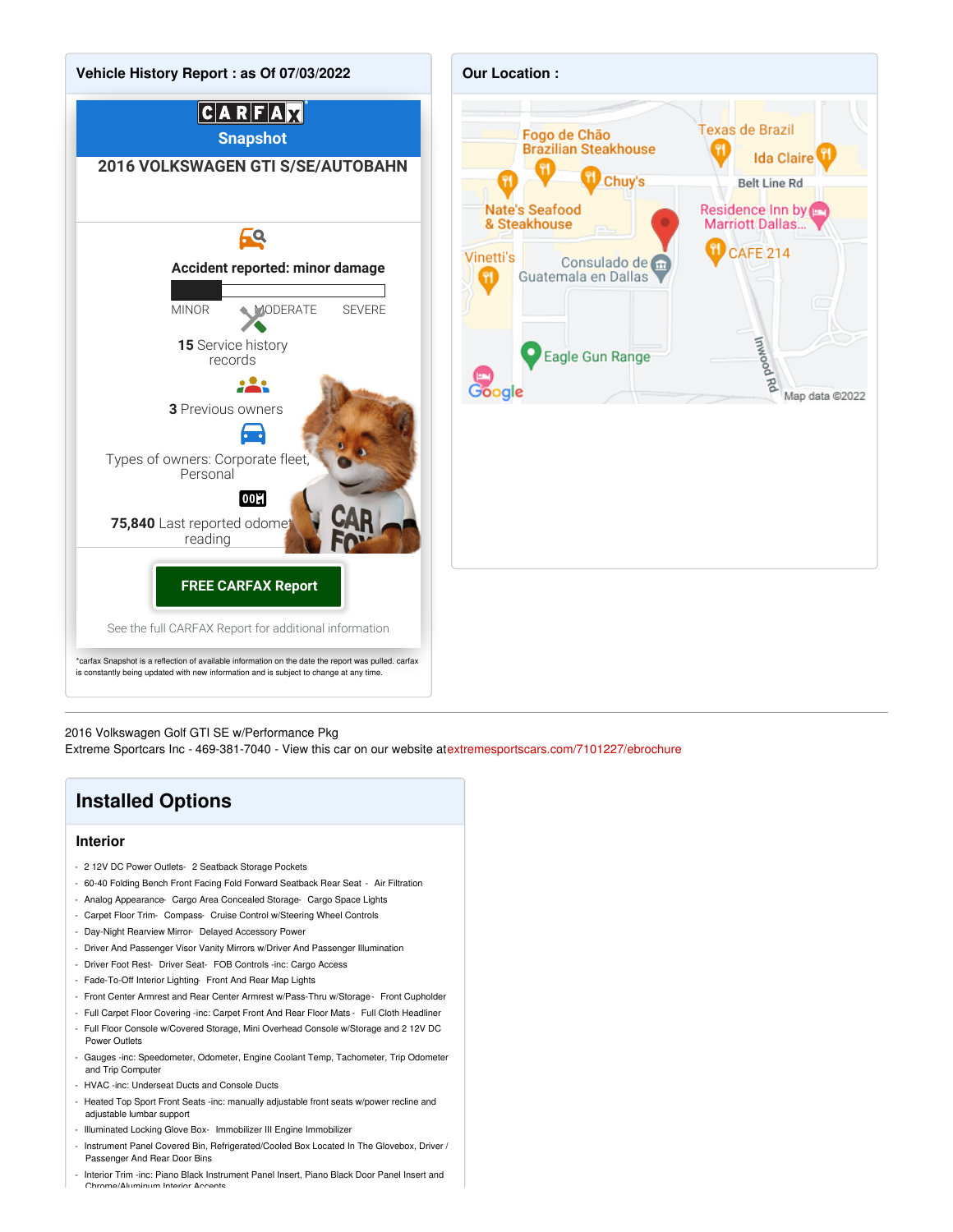Chrome/Aluminum Interior Accents

- Leather Seating Surfaces- Leather/Aluminum Gear Shifter Material
- Leatherette Door Trim Insert- Manual Air Conditioning
- Manual Anti-Whiplash Adjustable Front Head Restraints and Manual Adjustable Rear Head **Restraints**
- Manual Tilt/Telescoping Steering Column- Outside Temp Gauge- Passenger Seat
- Perimeter Alarm- Power 1st Row Windows w/Front And Rear 1-Touch Up/Down
- Power Door Locks w/Autolock Feature- Power Fuel Flap Locking Type
- Power Rear Windows- Proximity Key For Doors And Push Button Start Rear Cupholder - Redundant Digital Speedometer
- Remote Keyless Entry w/Integrated Key Transmitter, Illuminated Entry and Panic Button
- Remote Releases -Inc: Power Fuel- Rigid Cargo Cover
- Seats w/Leatherette Back Material- Smart Device Integration
- 
- Sport Leather Steering Wheel- Systems Monitor- Trip Computer
- VW Car-Net Selective Service Internet Access- Valet Function

#### **Exterior**

- Auto On/Off Aero-Composite Halogen Daytime Running Headlamps Black Grille
- Black Side Windows Trim and Black Front Windshield Trim Body-Colored Door Handles
- Body-Colored Front Bumper
- Body-Colored Power Heated Side Mirrors w/Manual Folding and Turn Signal Indicator
- Body-Colored Rear Bumper- Clearcoat Paint
- Compact Spare Tire Mounted Inside Under Cargo
- Express Open/Close Sliding And Tilting Glass 1st Row Sunroof w/Sunshade
- Fixed Rear Window w/Fixed Interval Wiper and Defroster- Front Fog Lamps
- Fully Galvanized Steel Panels- Liftgate Rear Cargo Access- Light Tinted Glass
- Lip Spoiler- Speed Sensitive Rain Detecting Variable Intermittent Wipers w/Heated Jets
- Steel Spare Wheel- Tailgate/Rear Door Lock Included w/Power Door Locks
- Tires: P225/40R18 AS- Wheels: 18" Austin Alloy

#### **Safety**

- 2 12V DC Power Outlets- 2 Seatback Storage Pockets
- 60-40 Folding Bench Front Facing Fold Forward Seatback Rear Seat Air Filtration
- Analog Appearance- Cargo Area Concealed Storage- Cargo Space Lights
- Carpet Floor Trim- Compass- Cruise Control w/Steering Wheel Controls
- Day-Night Rearview Mirror- Delayed Accessory Power
- Driver And Passenger Visor Vanity Mirrors w/Driver And Passenger Illumination
- Driver Foot Rest- Driver Seat- FOB Controls -inc: Cargo Access
- Fade-To-Off Interior Lighting- Front And Rear Map Lights
- Front Center Armrest and Rear Center Armrest w/Pass-Thru w/Storage- Front Cupholder
- Full Carpet Floor Covering -inc: Carpet Front And Rear Floor Mats Full Cloth Headliner
- Full Floor Console w/Covered Storage, Mini Overhead Console w/Storage and 2 12V DC Power Outlets
- Gauges -inc: Speedometer, Odometer, Engine Coolant Temp, Tachometer, Trip Odometer and Trip Computer
- HVAC -inc: Underseat Ducts and Console Ducts
- Heated Top Sport Front Seats -inc: manually adjustable front seats w/power recline and adjustable lumbar support
- Illuminated Locking Glove Box- Immobilizer III Engine Immobilizer
- Instrument Panel Covered Bin, Refrigerated/Cooled Box Located In The Glovebox, Driver / Passenger And Rear Door Bins
- Interior Trim -inc: Piano Black Instrument Panel Insert, Piano Black Door Panel Insert and Chrome/Aluminum Interior Accents
- Leather Seating Surfaces Leather/Aluminum Gear Shifter Material
- Leatherette Door Trim Insert- Manual Air Conditioning
- Manual Anti-Whiplash Adjustable Front Head Restraints and Manual Adjustable Rear Head **Restraints**
- Manual Tilt/Telescoping Steering Column- Outside Temp Gauge- Passenger Seat
- Perimeter Alarm- Power 1st Row Windows w/Front And Rear 1-Touch Up/Down
- Power Door Locks w/Autolock Feature- Power Fuel Flap Locking Type
- Power Rear Windows- Proximity Key For Doors And Push Button Start Rear Cupholder
- Redundant Digital Speedometer
- Remote Keyless Entry w/Integrated Key Transmitter, Illuminated Entry and Panic Button
- Remote Releases -Inc: Power Fuel- Rigid Cargo Cover
- Seats w/Leatherette Back Material- Smart Device Integration
- Sport Leather Steering Wheel- Systems Monitor- Trip Computer
- VW Car-Net Selective Service Internet Access- Valet Function

#### **Mechanical**

- 13.2 Gal. Fuel Tank- 140 Amp Alternator
- 4-Wheel Disc Brakes w/4-Wheel ABS, Front And Rear Vented Discs, Brake Assist and Hill Hold Control